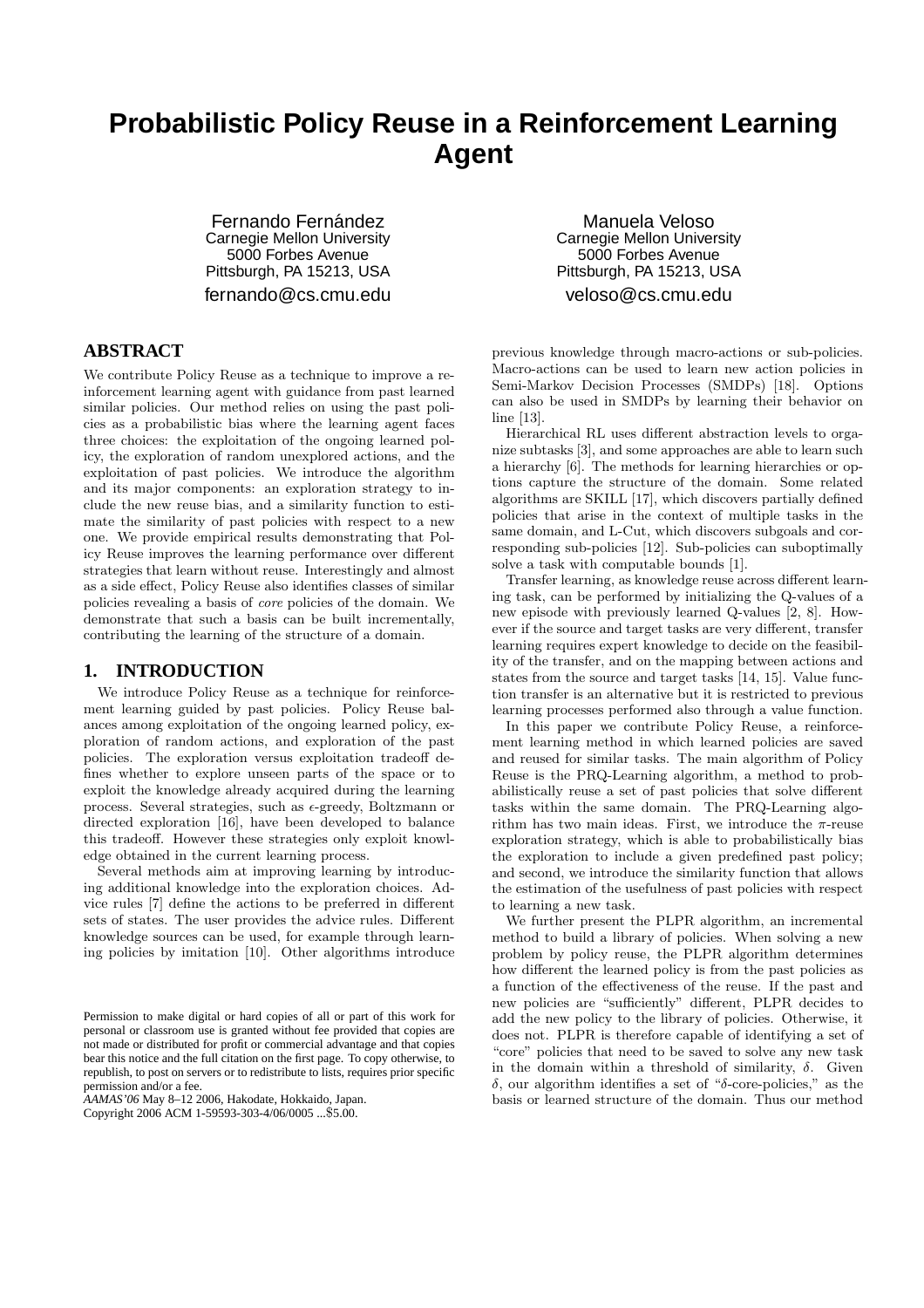to build the Policy Library has a novel "side-effect" in terms of learning the structure of the domain, i.e., the basis or the core policies of the domain.

In summary, Policy Reuse contributes to the overall goal of a lifelong reinforcement learning agent, as (i) it provides a mechanism to reuse past policies; (ii) it incrementally builds a policy library; and (iii) it learns an abstract domain structure in terms of core policies of the domain.

The paper is organized as follows. Section 2 introduces Policy Reuse for a reinforcement learning agent. Section 3 defines the  $\pi$ -reuse exploration strategy and presents experiment results in a large robot navigation domain. Section 4 formalizes the similarity metric among policies and introduces the PRQ-Learning algorithm. Section 5 presents the PLPR algorithm. Lastly, Section 6 draws conclusions.

# **2. POLICY REUSE IN REINFORCEMENT LEARNING**

Reinforcement Learning problems are typically formalized using Markov Decision Processes (MDPs). An MDP is a tuple  $\langle \mathcal{S}, \mathcal{A}, \mathcal{T}, \mathcal{R} \rangle$ , where  $\mathcal S$  is the set of states,  $\mathcal A$  is the set of actions,  $T$  is a stochastic state transition function,  $\mathcal{T}: \mathcal{S} \times \mathcal{A} \times \mathcal{S} \rightarrow \Re$ , and  $\mathcal{R}$  is a stochastic reward function,  $\mathcal{R}: \mathcal{S} \times \mathcal{A} \rightarrow \mathbb{R}$ . RL assumes that T and R are unknown.

We focus in RL domains where different tasks can be solved. The MDP's formalism is not expressive enough to represent all the concepts involved in knowledge transfer [11], so we define domain and task separately to handle different tasks executed in the same domain. We introduce a task as a specific reward function, while the other concepts,  $S, A$  and  $T$  stay constant for all the tasks in the same domain. We characterize a domain,  $D$ , as a tuple  $\langle S, A, T \rangle$ . We define a task,  $\Omega$ , as a tuple  $\langle \mathcal{D}, \mathcal{R}_{\Omega} \rangle$ , where  $\mathcal D$  is a domain as previously defined, and  $\mathcal{R}_{\Omega}$  is the stochastic and unknown reward function.

**Definition 1.** A Domain D is a tuple  $\langle S, A, T \rangle$ , where  $S$  is the set of all states; A is the set of all actions; and  $T$ is a state transition function,  $T : \mathcal{S} \times \mathcal{A} \times \mathcal{S} \rightarrow \mathbb{R}$ .

**Definition 2.** A task  $\Omega$  is a tuple  $\langle \mathcal{D}, \mathcal{R}_{\Omega} \rangle$ , where  $\mathcal{D}$  is a domain; and  $\mathcal{R}_{\Omega}$  is the reward function,  $\mathcal{R}: \mathcal{S} \times \mathcal{A} \rightarrow \mathcal{R}$ .

We assume that we are solving episodic tasks with absorbing goal states. Thus if  $s_i$  is a goal state, the probability of transitioning to the same state is  $1 \left( \mathcal{T}(s_i, a, s_i) = 1 \right)$ , hence the transition probability to a different state is 0  $(\mathcal{T}(s_i, a, s_j) = 0 \text{ for } s_i \neq s_j),$  and the immediate reward is 0  $(\mathcal{R}(s_i, a) = 0$ , for all  $a \in \mathcal{A})$ .

A trial or episode starts by locating the learning agent in a random position in the environment. Each episode finishes when the agent reaches a goal state or when it executes a maximum number of steps,  $H$ . The agent's goal is to maximize the expected average reinforcement per episode, W, as defined in equation 1:

$$
W = \frac{1}{K} \sum_{k=0}^{K} \sum_{h=0}^{H} \gamma^h r_{k,h}
$$
 (1)

where  $\gamma$  (0  $\leq \gamma \leq 1$ ) reduces the importance of future rewards, and  $r_{k,h}$  defines the immediate reward obtained in the step  $h$  of the episode  $k$ , in a total of  $K$  episodes.

An action policy,  $\Pi$ , is a function  $\Pi : \mathcal{S} \to \mathcal{A}$  that defines how the agent behaves. If the action policy was created to solve a defined task,  $\Omega$ , we call that action policy  $\Pi_{\Omega}$ . The

gain, or average expected reward, received when executing an action policy  $\Pi$  in the task  $\Omega$  is called  $W_{\Omega}^{\Pi}$ . Lastly, an optimal action policy for solving the task  $\Omega$  is called  $\Pi_{\Omega}^*$ . The action policy  $\Pi_{\Omega}^*$  is optimal if  $W_{\Omega}^{\Pi_{\Omega}^*} \geq W_{\Omega}^{\Pi}$ , for all policy  $\Pi$ in the space of all possible policies when  $K \to \infty$ . Action policies can be represented using the action-value function,  $Q^{\Pi}(s, a)$ , which defines for each state  $s \in \mathcal{S}$ ,  $a \in \mathcal{A}$ , the expected reward that will be obtained if the agent starts to act from s, executing a, and after it follows the policy  $\Pi$ . So, the RL problem is mapped to learning the function  $Q^{\Pi}(s, a)$ that maximizes the expected gain. The learning can be performed using different algorithms, such as Q-Learning [19].

The goal of Policy Reuse is to use different policies, which solve different tasks, to bias the exploration process of the learning of the action policy of another similar task in the same domain. We call Policy Library to the set of past policies, as defined next.

**Definition 3.** A Policy Library,  $L$ , is a set of n policies  ${\{\Pi_1,\ldots,\Pi_n\}}$ . Each policy  ${\Pi_i \in L}$  solves a task  $\Omega_i = \leq$  $\mathcal{D}, \mathcal{R}_{\Omega_i} >$ , i.e., each policy solves a task in the same domain.

The previous definition does not restrict the characteristics of the tasks (they may be repeated), nor the characteristics of the policies (they may be sub-optimal). The scope of Policy Reuse is summarized as: we want to solve the task  $\Omega$ , i.e., learn  $\Pi_{\Omega}^*$ ; we have previously solved the set of tasks  $\{\Omega_1, \ldots, \Omega_n\}$  with n policies stored as a Policy Library,  $L = {\Pi_1, \ldots, \Pi_n}$ ; how can we use the policy library, L, to learn the new policy,  $\Pi_{\Omega}^*$ ?

Policy Reuse answers this question by adding the past policies into a learning episode as an probabilistic exploration bias. We define an exploration strategy able to bias the exploration process towards the policies of the Policy Library, and a method to estimate the utility of reusing each of them and to decide whether to reuse them or not. Furthermore, Policy Reuse provides an efficient method to construct the Policy Library. We now detail the Policy Reuse approach.

## **3. REUSING A PAST POLICY**

We now describe how one policy that solves a particular task can be used to bias the learning of an action policy for a similar task. Formally, we want to solve a new task  $\Omega$ , i.e., learn  $\Pi_{\Omega}^*$ . We assume that we are given a Policy Library, say  $L = {\{\Pi_1, \ldots, \Pi_n\}}$  and that there is an oracle that returns  $\Pi_{past}$  as the most similar past policy to  $\Pi_{\Omega}^*$ . We present how our algorithm reuses the policy  $\Pi_{past}$ .

Section 4 later defines a similarity metric between policies for different tasks, and introduces how to automatically estimate the policy to reuse.

## **3.1 The** π**-reuse Exploration Strategy**

The  $\pi$ -reuse strategy is an exploration strategy able to bias a new learning process with a past policy. Let  $\Pi_{past}$ be the past policy to reuse and  $\Pi_{new}$  the new policy to be learned. We assume that we are using a direct RL method to learn the action policy, so we are learning the related Q function. Any RL algorithm can be used to learn the Q function, with the only requirement that it can learn offpolicy, i.e., it can learn a policy while executing a different one, as Q-Learning does [19].

The goal of  $\pi$ -reuse is to balance random exploration, exploitation of the past policy, and exploitation of the new policy, as represented in Equation 2.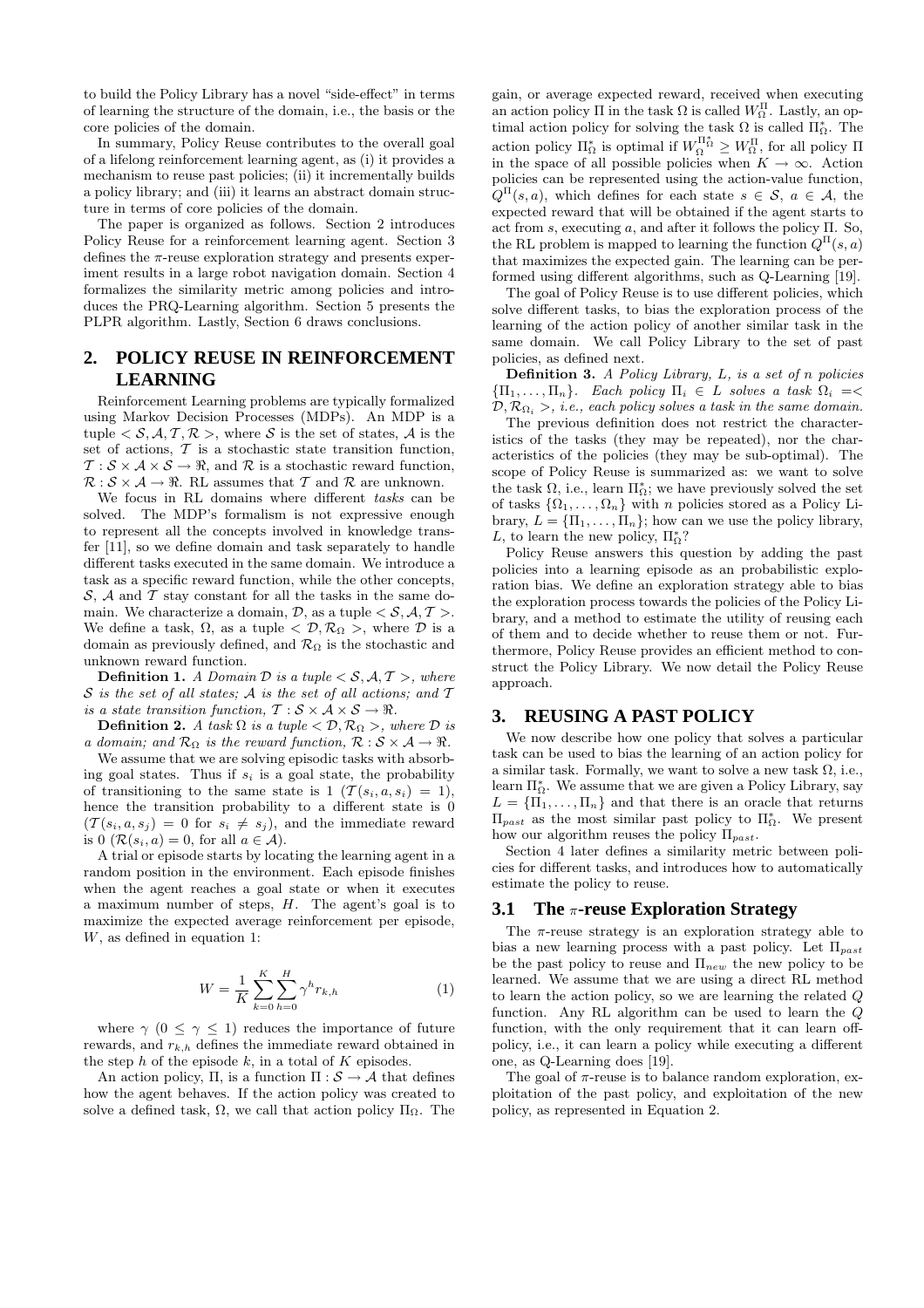$$
a = \begin{cases} \Pi_{past}(s) & \text{w/prob. } \psi \\ \epsilon - greedy(\Pi_{new}(s)) & \text{w/prob. } (1 - \psi) \end{cases}
$$
 (2)

The  $\pi$ -reuse strategy follows the past policy with probability  $\psi$ , and it exploits the new policy with probability of  $1 - \psi$ . As random exploration is always required, it exploits the new policy with an  $\epsilon$ -greedy strategy.

Table 1 shows a procedure describing the  $\pi$ -reuse strategy integrated with the Q-Learning algorithm. The procedure gets as an input the past policy  $\Pi_{past}$ , the number of episodes  $K$ , the maximum number of steps per episode  $H$ , and the  $\psi$  parameter. An additional  $\upsilon$  parameter is added to decay the value of  $\psi$  in each step of the learning episode. The procedure outputs the Q function, the policy, and the average gain obtained in the execution,  $W$ , which will play an important role in similarity assessment, as the next sections present. The variable  $\psi_h$  keeps the value of  $v^h \psi$  in each step of each episode.



Table 1:  $\pi$ -reuse Exploration Strategy.

# **3.2 Experiments**

We describe the experiments performed to demonstrate the usefulness of the  $\pi$ -reuse exploration strategy. We first describe the experimental domain used.

#### *3.2.1 Robot Navigation Domain*

We use a grid-based robot navigational domain (see Figure 1) with multiple rooms. The environment is represented by walls, free positions and goal areas, all of them of size  $1 \times 1$ . The whole domain is  $N \times M$  (24  $\times$  21 in our case). The actions that the robot can execute are "North," "East," "South," and "West", all of size one. The final position after executing an action is noised by adding to the new position a random value that follows a uniform distribution in the range (−0.20, 0.20).

Walls block the robot's motion, i.e., when the robot tries to execute an action that would crash it into a wall, the action keeps the robot in its original position.

The robot knows its location in the space through continuous coordinates  $(x, y)$ . We assume that we have the optimal uniform discretization of the state space (which consists of  $24 \times 21$  regions)<sup>1</sup>. The goal in this domain is to reach the area marked with 'G', in a maximum of H actions. When



Figure 1: Grid-based Office Domain

the robot reaches it, it is considered a successful episode, and it receives a reward of 1. Otherwise, it receives a reward of  $\overline{0}$ .

Figure 1 shows 6 different tasks,  $\Omega_1$ ,  $\Omega_2$ ,  $\Omega_3$ ,  $\Omega_4$ ,  $\Omega_5$  and  $\Omega$ , given that the goal states, and therefore, the reward functions, are different. All these tasks are used in the experiments described in the next sections.

We choose the robot navigation domain for experimentation because it has been widely used in transfer learning papers (e.g., [17, 8, 11]). Transfer learning in more complex domains, as the Keepaway task in robot soccer, requires a mapping between tasks that use different state and action spaces [15, 14]. Such mapping requires a considerable amount of expert knowledge. Our ongoing research line includes the study of how our policy reuse algorithm can be extended to include transfer learning knowledge.

# *3.2.2 Results*

We describe the experimental results of applying different exploration strategies for learning the task  $\Omega$ , shown in Figure 1(f). Learning has been performed using the Q-Learning algorithm, for fixed parameters of  $\gamma = 0.95$  and  $\alpha = 0.05$ , which empirically have demonstrated to be accurate for learning in this domain.

We analyze the learning performance in executing  $K =$ 2000 episodes. Each episode consists of following the defined strategy until the goal is achieved or until the maximum number of steps  $(H = 100)$  is reached. The x axis and the y axis show the episode or trial number and the average gain obtained respectively. A value of 0.2 for the episode 200 means that the average gain obtained in the first 200 episodes is 0.2. The results provided are the average of ten executions. Error bars provide the standard deviation in the ten executions.

The learning process has been first executed following different exploration strategies that do not use any past policy. Specifically, we have used four different strategies: (i) random; (ii) completely greedy; (iii) an  $\epsilon$ -greedy (i.e., with probability  $\epsilon$  follows the greedy strategy, and with probability  $(1 - \epsilon)$  acts randomly), with an initial value of  $\epsilon = 0$ , which is incremented by 0.0005 in each episode; (iv) the

<sup>1</sup>Different methods for function approximation have been

successfully applied on this domain [4]. We have simplified the state space representation to a uniform discretization to focus on the study of Policy Reuse.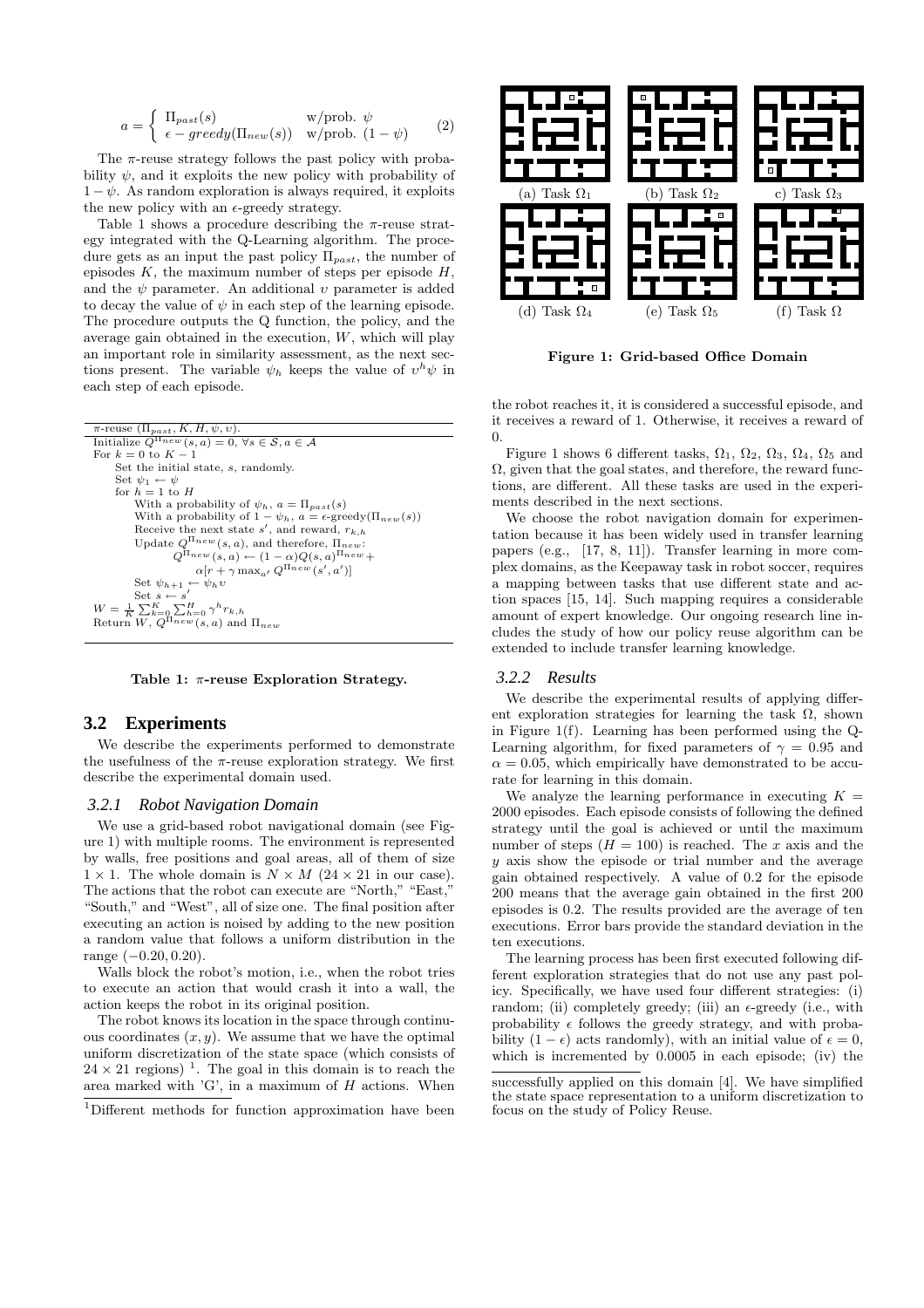

Figure 2: Results of the learning process for different exploration strategies.

Boltzmann strategy  $(P(a_j) = \frac{e^{\tau Q(s,a_j)}}{\sum_{i=1}^n P(Q(s,a_i))}$  $\frac{e^{-\sqrt{(s-a_y)}}}{\sum_{p=1}^n e^{\tau Q(s,a_p)}}$ , initializing  $\tau = 0$ , and increasing it by 5 in each learning episode.

Figure  $2(a)$  shows the results. When acting randomly, the average gain in learning is almost 0, given that acting randomly is a very poor strategy. However when a greedy behavior is introduced, (strategy 1-greedy), the curve shows a slow increment, achieving values of almost 0.1. The curve obtained by the Boltzmann strategy does not offer significant improvements. The  $\epsilon$ -greedy strategy seems to compute an accurate policy in the initial episodes, and it corresponds to the highest average gain at the end of the learning.

We then execute the learning with policy reuse. Figure 2(b) shows the learning curves of different learning processes performed with the  $\pi$ -reuse exploration strategy. In each of them, a different policy has been reused. In the first one, the policy reused is  $\Pi_5$  ( $\Pi_{past} = \Pi_5$ ), which is optimal to solve the task  $\Omega_5$ . Such task has its goal into the same room as the goal of  $\Omega$ . In the second case,  $\Pi_{past} = \Pi_1$ , which solved  $\Omega_1$ . In the last two cases,  $\Pi_{past} = \Pi_2$  and  $\Pi_3$ respectively, whose associated tasks  $(\Omega_2 \text{ and } \Omega_3)$  are very different when compared with  $\Omega$ . All the reused policies are optimal for their respective tasks.

The parameters used in the Q-Learning update equation are the same as above ( $\gamma = 0.95$  and  $\alpha = 0.05$ ). The parameter setting for the  $\pi$ -reuse exploration strategy are  $\psi = 1$ ,  $v = 0.95$ , and  $\epsilon = 1 - \psi_h$ .<sup>2</sup>

Figure 2(b) shows how, when biasing the exploration process for learning the task  $\Omega$  with the policies  $\Pi_1$  and  $\Pi_5$ , the obtained gain significantly increases within the first few episodes of the execution. For instance, when reusing  $\Pi_5$ , in only 100 iterations the average gain is higher than 0.15, and after 400 iterations the value stays around 0.2. When reusing  $\Pi_1$ , the gain is higher than 0.1 after only 200 episodes, and after 500 episodes it stays around 0.15. In both cases, the standard deviation is high in the initial episodes, but it approaches 0 in subsequent episodes.

However when the learning is biased with a very different

policy, as  $\Pi_2$  and  $\Pi_3$ , the average gain shown in Figure 2(a) is below 0.05, so the learning process is even worse than when learning from scratch.

The results show that reusing a past policy provides a bias in the exploration process which can speed up the learning when compared with learning from scratch. The improvement depends on whether the reused policy solves a task similar to the one we are currently learning. A similarity metric between tasks is hard to define even for a well structured domain.

Interestingly, we introduce a similarity metric between policies based on the usefuness of reuse. For instance, the results in Figure 2(b) show that the learning curves provide us information on the similarity between policies. In that figure, the gain obtained for each of the past policies can be understood as: (i) an estimation of how similar the policy reused is to the one we are currently learning; and (ii) an estimation of how useful the policy reused is in order to learn the new policy. Actually, the gain obtained by each past policy can be used to rank the similarity of the past policies with respect to the new one. In this case, the most similar policy to  $\Pi_{\Omega}$  is  $\Pi_{5}$ , followed by  $\Pi_{1}$ ,  $\Pi_{2}$  and  $\Pi_{3}$ .

Furthermore, the gain estimated above can be computed very fast, and in only 25 episodes, the gain of reusing the policy  $\Pi_5$  significantly outperforms the gain of reusing the other policies.

## **4. REUSING A LIBRARY OF POLICIES**

We describe now the PRQ-learning algorithm for the efficient reuse of the policies stored in a Policy Library. We describe a similarity function that estimates the usefulness of reusing a specific policy for learning a new one.

## **4.1 A Similarity Function Between Policies**

The exploration strategy  $\pi$ -reuse, as defined in Table 1, returns the learned policy  $\Pi_{new}$ , and the average gain obtained in its learning process,  $W$ . Let  $W_i$  be the gain obtained while executing the  $\pi$ -reuse exploration strategy, reusing the past policy  $\Pi_i$ . We can use such value to measure the usefulness of reusing the policy  $\Pi_i$  to learn the new policy  $\Pi_{new}$ . The next definitions formalize this idea.

Definition 4. Given a policy  $\Pi_i$  that solves a task  $\Omega_i = \langle \cdot \rangle$  $\mathcal{D}, R_i >$ , and a new task  $\Omega = \langle \mathcal{D}, R_{\Omega} \rangle$ , the Reuse Gain of

<sup>2</sup>This parameter setting has been chosen after an informal experimentation, so different values of the parameters could provide better results. However they are good enough to evaluate the algorithm and to move on the next steps of the research on Policy Reuse. Additional information about the properties of this parameter setting can be found in [5].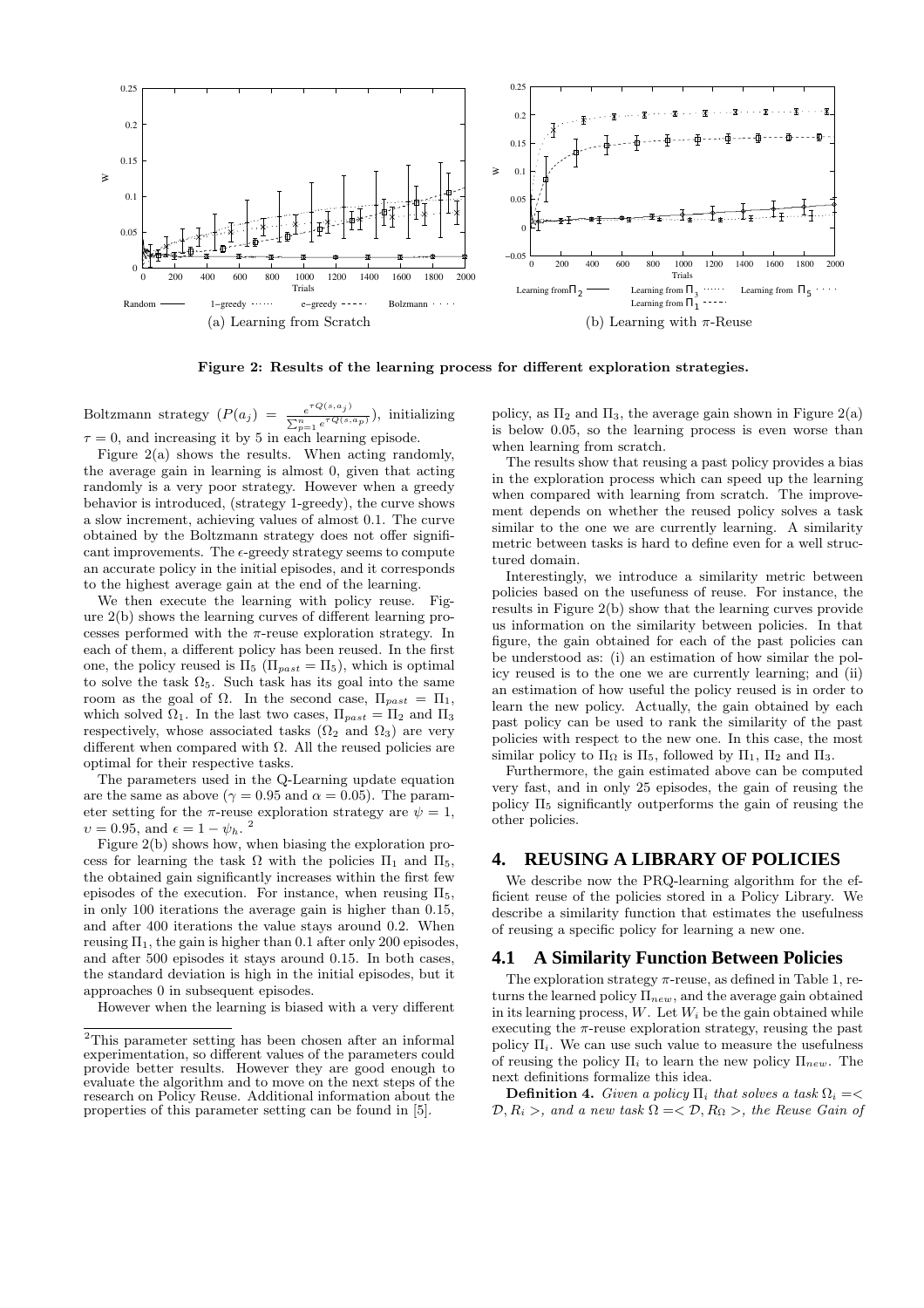the policy  $\Pi_i$  on the task  $\Omega$ ,  $W_i$ , is the gain obtained when applying the  $\pi$ -reuse exploration strategy with the policy  $\Pi_i$ to learn the policy Π.

Then the most useful policy to reuse,  $\Pi_k$ , from a Library Policy,  $L = {\Pi_1, ..., \Pi_n}$ , is the one that maximizes the Reuse Gain when learning such a task, as defined in equation 3:

$$
\Pi_k = \arg_{\Pi_i} \max(W_i), i = 1, \dots, n \tag{3}
$$

To solve this equation we need to compute the Reuse Gain for all the past policies. Interestingly, such a gain can be estimated on-line at the same time that the new policy is computed. This idea is formalized in the PRQ-Learning algorithm.

## **4.2 The PRQ-Learning Algorithm**

The goal of the PRQ-learning algorithm is to solve a task Ω, i.e. to learn an action policy  $\Pi_{\Omega}$ . We have a Policy Library  $L = {\{\Pi_1, \ldots, \Pi_n\}}$  composed of n past optimal policies that solve  $\boldsymbol{n}$  different tasks respectively. Then two main questions need to be answered: (i) given the set of policies  ${\{\Pi_{\Omega}, \Pi_1, \ldots, \Pi_n\}}$ , which consists of the policies in the Policy Library plus the ongoing learned policy, what policy is exploited? (ii) once a policy is selected, what exploration/exploitation strategy is followed?

The answer to the first question is as follows: let  $W_i$  be the Reuse Gain of the policy policy  $\Pi_i$  on the task  $\Omega$ . Also, let  $W_{\Omega}$  be the average reward that is received when following the policy  $\Pi_{\Omega}$  greedily. The solution we introduce consists of following a softmax strategy using the values  $W_{\Omega}$  and  $W_i$ , as defined in equation 4, with a temperature parameter  $\tau$ . This value is also computed for  $\Pi_0$ , which we assume to be ΠΩ. Equation 4 provides a way to decide whether to exploit the past policies or the new one.

$$
P(\Pi_j) = \frac{e^{\tau W_j}}{\sum_{p=0}^n e^{\tau W_p}} \tag{4}
$$

The answer to the second question (what exploration strategy to follow once a policy is chosen) is an heuristic that depends on the selected policy. If the policy chosen is  $\Pi_{\Omega}$ , the algorithm follows a completely greedy strategy. However, if the policy chosen is  $\Pi_i$  (for  $i = 1, \ldots, n$ ), the  $\pi$ -reuse action selection strategy, defined in previous section, is followed instead. In this way, the Reuse Gain of each of the past policies can be estimated on-line with the learning of the new policy. Thus, the values required in Equation 4 are continuously updated each time a policy is used.

All these ideas are formalized in the PRQ-Learning algorithm (Policy Reuse in Q-Learning) shown in Table 2. The algorithm gets as input: a new task to solve  $\Omega$ ; the policy library  $L$ ; the temperature parameter of the softmax policy selection equation  $\tau$ , and a decay parameter  $\Delta \tau$ ; and a set of previously defined parameters:  $K, H, \psi, \nu, \gamma, \alpha$ .

The algorithm initializes the new Q function to 0, as well as the estimated reuse gain of the policies in the library. Then the algorithm executes the  $K$  episodes iteratively. In each episode, the algorithm decides which policy to follow. In the first iteration, all the policies have the same probability to be chosen, given that all  $W_i$  values are initialized to 0. Once a policy is chosen, the algorithm uses it to solve the task, updating the Reuse Gain for such a policy with the reward obtained in the episode, and therefore, updating the

#### $PRQL(\Omega, L, \tau, \Delta \tau, K, H, \psi, v, \gamma, \alpha)$

- Given:
	- 1. A new task  $\Omega$  we want to solve
	- 2. A Policy Library  $L = {\Pi_1, \ldots, \Pi_n}$
	- 3. An initial value of the temperature parameter,  $\tau$ , and an incremental size,  $\Delta \tau$ , for the Boltzmann policy selection strategy
	- 4. A maximum number of episodes to execute, K
	- 5. A maximum number of steps per episode, H
	- 6. The parameters  $\psi$  and  $\upsilon$  for the  $\pi$ -exploration strategy
	- 7. The parameters  $\gamma$  and  $\alpha$  for the Q-learning update equation
- Initialize:
	- 1.  $Q_{\Omega}(s, a) = 0, \forall s \in \mathcal{S}, a \in \mathcal{A}$
	- 2. Initialize  $W_{\Omega}$  to  $0$
	- 3. Initialize  $W_i$  to 0
	- 4. Initialize the number of episodes where policy  $\Pi_{\Omega}$  has been chosen,  $U_{\Omega} = 0$
	- 5. Initialize the number of episodes where policy  $\Pi_i$  has been chosen,  $U_i = 0, \forall i = 1, \ldots, n$
- For  $k = 1$  to K do
	- Choose an action policy,  $\Pi_k$ , assigning to each policy the probability of being selected computed by the following equation (equation 4):

$$
P(\Pi_j) = \frac{e^{\tau W_j}}{\sum_{p=0}^n e^{\tau W_p}}
$$

where  $W_0$  is set to  $W_{\Omega}$ 

 $-$  Execute the learning episode  $k$ 

- ∗ If Π<sup>k</sup> = ΠΩ, execute a Q-Learning episode following a fully greedy strategy
- Otherwise, use the  $\pi$ -reuse exploration strategy to reuse  $\Pi_k$ , i.e. call  $\pi$ -reuse ( $\Pi_k$ , 1, H, ψ, v)
- ∗ In any case, receive the reward obtained in that episode, say R, and the updated Q function,  $Q_{\Omega}(s, a)$

$$
-
$$
 Set  $W_k=\frac{W_kU_k+R}{U_k+1}$ 

$$
- \ \operatorname{Set} \ U_k = U_k + 1
$$

$$
- \;\; {\rm Set} \;\, \tau = \tau + \Delta \tau
$$

• Return the policy derived from  $Q_{\Omega}(s, a)$ 

#### Table 2: PRQ-Learning.

probability to follow each policy. The policy being learned can also be chosen, although in the initial steps it behaves as a random policy, given that the Q values are initialized to 0. While new updates are performed over the Q function, it becomes more accurate, and receives higher rewards when executed. After executing several episodes, it is expected that the new policy obtains higher gains than reusing the past policies, so it will be chosen most of the time.

#### **4.3 Experiments**

We present the experiments performed with the PRQ-Learning algorithm. We demonstrate three main claims: Firstly, that the performance can be improved if we can bias the exploration with past policies, even if we have several and we do not know apriori which one is the most similar and/or useful to reuse. Second, that it is possible to determine which is the most useful policy simultaneously while learning the new policy. And third, that a balance between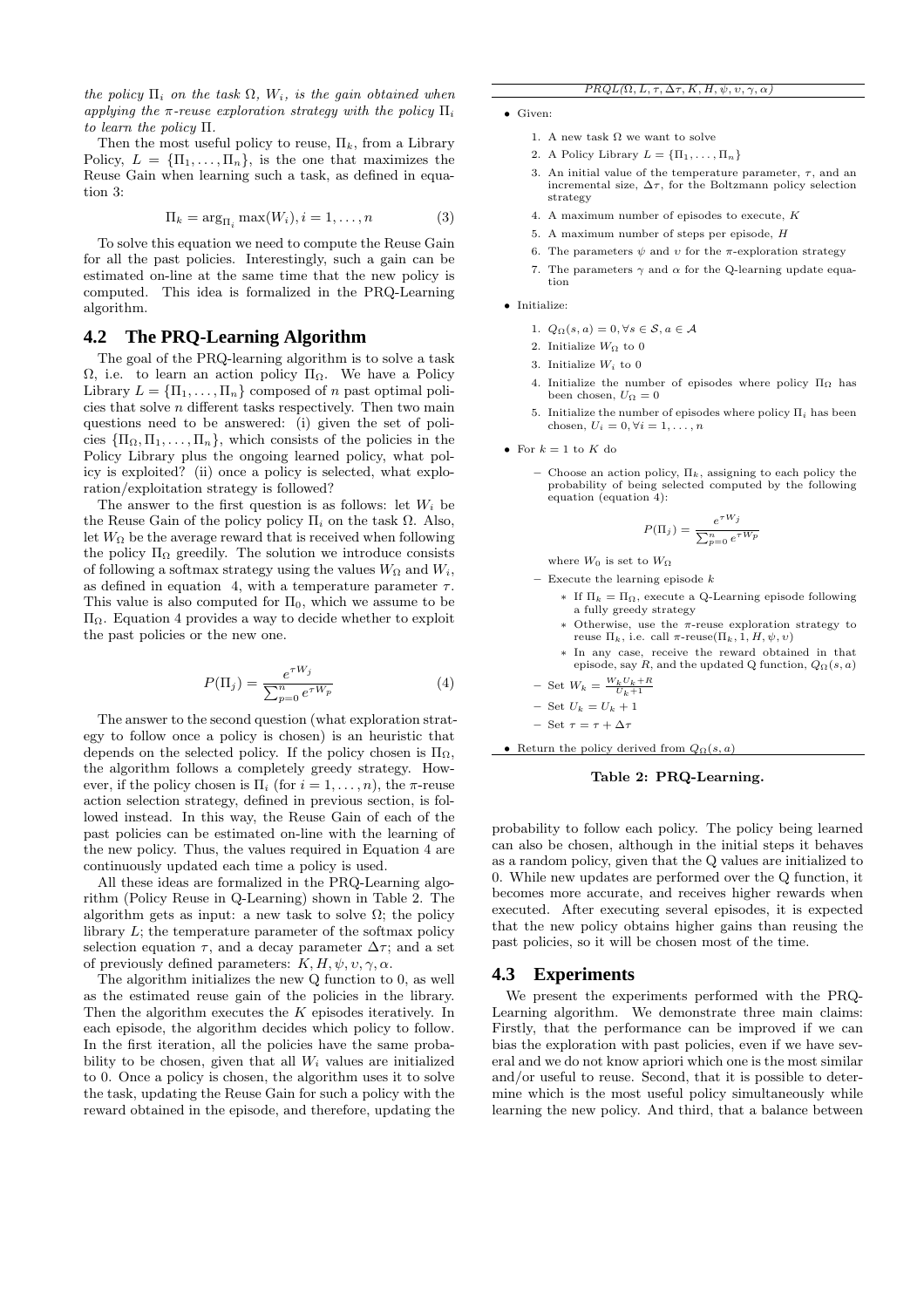exploring, exploiting past policies, and exploiting the new policy being learned can be successfully achieved.

We use the PRQ-Learning algorithm for learning the task  $\Omega$ , defined in Figure 1(f). We assume that we have 3 different libraries of policies, so we distinguish three different cases. In the first one, the policy library is  $L_1 = {\Pi_2, \Pi_3, \Pi_4},$ assuming that the tasks  $\Omega_2$ ,  $\Omega_3$  and  $\Omega_4$ , defined in Figure 1(b), (c) and (d) respectively, were previously solved. All these tasks are very different from the one we want to solve, so their policies are not supposed to be very useful in learning the new one. In the second case,  $\Pi_1$  is added, so  $L_2 = {\Pi_1, \Pi_2, \Pi_3, \Pi_4}$ . The third case uses the Policy Library  $L_3 = {\Pi_2, \Pi_3, \Pi_4, \Pi_5}$ 

The PRQ-Learning algorithm is executed for the three cases. The learning curves are shown in Figure 3. The parameters used are the same used in Section 3.2. The only new parameters are the ones of the Boltzmann policy selection strategy,  $\tau = 0$ , and  $\Delta \tau = 0.05$ , obtained empirically.



#### Figure 3: Learning curve when learning the task of Figure 1(f) reusing different sets of policies.

Figure 3 shows two main conclusions. Firstly, when a very similar policy is included in the set of policies to be reused, the improvement on learning is very high. For instance, when reusing  $\Pi_1$  and  $\Pi_5$ , the average gain is greater than 0.1 in only 500 iterations, and more than 0.25 at the end of the episode. Secondly, when no similar policy is available, the learning curve is similar to the results obtained when learning from scratch with the 1-greedy strategy (which is the strategy followed by PRQ-Learning for the new policy, as defined by the PRQ-Learning algorithm). This demonstrates that the PRQ-learning algorithm has discovered that reusing the past policies is not useful, so it follows the best strategy available, which is to the 1-greedy strategy with the new policy.

In summary, we can say that the PRQ-learning algorithm has demonstrated to successfully reuse a predefined set of policies. The remaining issue consists of investigating how to acquire such a set of policies. The next section focuses on how an agent can build a library of policies.

# **5. BUILDING A LIBRARY OF POLICIES**

We now describe the  $PLPR$  algorithm (Policy Library through Policy Reuse), an algorithm to build a library of policies. The algorithm is based on an incremental learning of policies that solve different tasks. The tasks to be solved are not known apriori, and are sequentially given. Otherwise, a method to learn them in parallel could be applied [9].

#### **5.1 The PLPR Algorithm**

The PLPR algorithm works as follows. Initially the Policy Library is empty,  $PL = \emptyset$ . When the first task  $\Omega_1$  is solved, the corresponding learned policy  $\Pi_1$  is learned without reuse.  $\Pi_1$  is added to the Policy Library and  $PL =$  $\{\Pi_1\}$ . When a second task needs to be solved, the PRQ-Learning algorithm is applied reusing  $\Pi_1$ .  $\Pi_2$  is learned. The algorithm makes a decision on whether to add  $\Pi_2$  to the Policy Library or not. This decision is based on how similar  $\Pi_1$  is to  $\Pi_2$ , following the similarity function we now introduce.

**Definition 5.** Given a policy,  $\Pi_i$  that solves a task  $\Omega_i = \langle$  $\mathcal{D}, R_i >$ , a new task  $\Omega = \langle \mathcal{D}, R_{\Omega} \rangle$ , and its respective optimal policy, Π, Π is  $\delta$ -similar to  $\Pi_i$  (for  $0 \leq \delta \leq 1$ ) if  $W_i > \delta W_{\Omega}^*$ , where  $W_i$  is the Reuse Gain of  $\Pi_i$  on task  $\Omega$ and  $W^*_{\Omega}$  is the average gain obtained in  $\Omega$  when an optimal policy is followed.

The interesting aspect of this concept is that for any optimal policy Π, if we know a past policy which is  $δ$ -similar to it, we also know that such optimal policy can be easily learned just by applying the  $\pi$ -reuse algorithm with the past policy. The gain obtained in the learning process (the reuse gain) will be at least  $\delta$  times the maximum gain in such a task. From this definition, we can formalize the concept of  $\delta$ -similarity with respect to a Policy Library,  $L$ .

**Definition 6.** Given a Policy Library,  $L = {\Pi_1, \dots, \Pi_n}$ in a domain  $\mathcal{D}$ , a new task  $\Omega = \langle \mathcal{D}, R_{\Omega} \rangle$ , and its respective optimal policy, Π, Π is δ-similar with respect to L iff  $\exists \Pi_i$ such as  $\Pi$  is  $\delta$ -similar to  $\Pi_i$ , for  $i = 1, \ldots, n$ .

If the algorithm finds that a policy  $\Pi$  is  $\delta$ -similar with respect to a Policy Library  $L$ , then it knows that the policy  $\Pi$  can be easily learned by reusing the policies in  $L$ . Table 3 presents the PLPR algorithm, which is executed each time that a new task needs to be solved. It gets as an input the Policy Library and the new task to solve, and outputs the learned policy and the updated Policy Library.

PLPR Algorithm

- 
- Given:
	- 1. A Policy Library, L, composed of n policies,  $\{\Pi_1, \ldots, \Pi_n\}$
	- 2. A new task  $\Omega$  we want to solve
	- 3. A  $\delta$  parameter
- Execute the PRQ-Learning algorithm reusing L. Receive from this execution  $\Pi_{\Omega}$ ,  $W_{\Omega}$  and  $W_{max}$ , where:
	- $-$  Π<sub>Ω</sub> is the learned policy
	- $W_{\Omega}$  is the average gain obtained when the policy  $\Pi_{\Omega}$  was followed
	- $-W_{max} = \max W_i$ , for  $i = 1, \ldots, n$

• Update PL using the following equation:

$$
L = \begin{cases} L \cup {\{\Pi_{\Omega}\}} & \text{if } W_{max} < \delta W_{\Omega} \\ L & \text{otherwise} \end{cases}
$$
 (5)

#### Table 3: PLPR Algorithm.

Equation 5 is the update equation for the Policy Library. It requires the computation of the most similar policy in the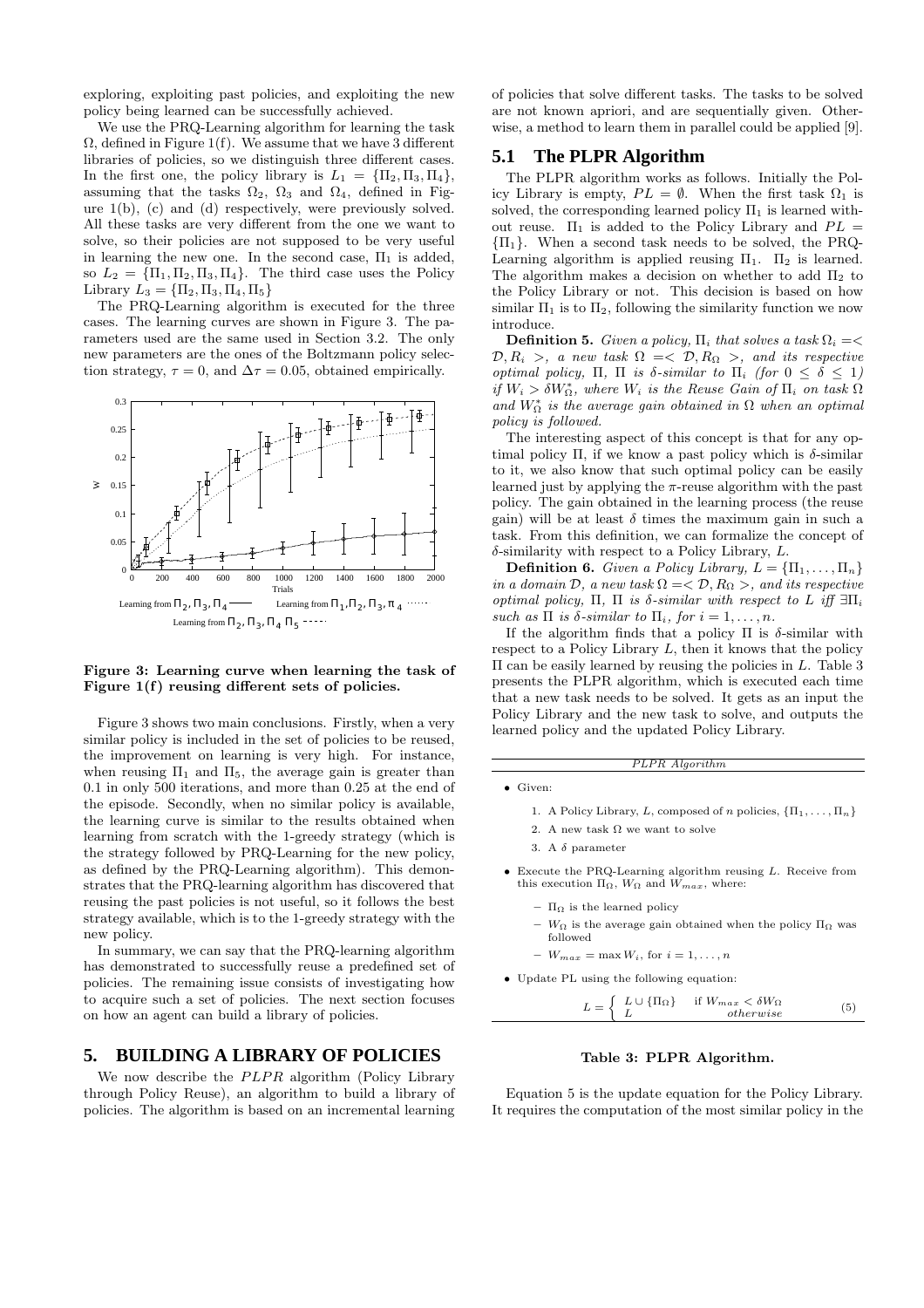library, which is the policy  $\Pi_i$  such as  $j = \arg_i \max W_i$ , for  $i = 1, \ldots, n$ .  $W_{max}$  is the gain obtained by reusing such a policy. The new policy learned is inserted in the library if  $W_{max}$  is lower than  $\delta$  times the gain obtained by using the new policy  $(W_{\Omega})$ , where  $\delta \in [0,1]$  defines the similarity threshold, i.e., whether the new policy is  $\delta$ -similar with respect to the Policy Library.

The parameter  $\delta$  hence plays an important role. If  $\delta = 0$ , the Policy Library stores only the first policy learned, given that the average gain obtained by reusing it will be greater than zero in most cases, due to the positive rewards obtained by chance. If  $\delta = 1$ , most of the policies learned are inserted, as  $W_{max} < W_{\Omega}$ , given that  $W_{\Omega}$  is maximum if the optimal policy has been learned. Different  $\delta$  values in the range  $(0, 1)$  provide different sizes of the library. Thus  $\delta$  defines the "resolution" of the library.

The PLPR algorithm has an interesting side effect in terms of learning the structure of the domain. The Policy Library is initialized to empty, and a new policy is included only if it is different *enough* (depending on the  $\delta$  threshold) from the previously stored ones. When the policies stored are fully representative of the domain, no more policies are stored. Therefore the obtained library can be considered as the Basis-Library of the domain, and the stored policies can be considered as the core-policies of such domain.

#### **5.2 Experiments**

We present the experiments performed to learn a Basis-Library in the navigation domain (Section 3). We perform a task consisting of the executing  $K = 2000$  episodes. Like in the previous experiments, each episode consists of a sequence of actions until the goal is achieved or until the maximum number of actions,  $H = 100$ , is reached.

A number, 50, of different tasks are sequentially performed, each of them with a different goal area, located in different positions of the different rooms of the domain, as shown in Figure  $4(a)$ . The figure does not represent a unique task with 50 different goals, but the 50 different goal areas of the 50 different tasks. The results provided are the average of 10 different executions, in which the 50 different tasks are sequentially performed following a random order. In these experiments, we use the same parameter settings as earlier (see Section 4.3).



Figure 4: Office Domain.

The first element to study is the size of the Policy Library built while performing the tasks with the PLPR algorithm, i.e., the number of core-policies stored in the Policy Library. Figure 5 shows in the  $y$  axis the size of the Policy Library, and in the x axis, the number of tasks performed up to that

moment. As introduced above, when  $\delta = 0$ , only 1 policy is stored. When  $\delta = 0.25$ , the number of core-policies is around 14. Interestingly, this is very close to the number of rooms in the domain (15). While increasing  $\delta$ , the number of core-policies increases and when  $\delta = 1$ , almost all the learned policies are stored.



Figure 5: Number of eigen-policies obtained.

Figure 4(b) shows an example of the core-policies obtained in one of the executions with  $\delta = 0.25$ . The figure represents the resulting Policy Library composed of 14 core-policies. In the figure, we assume that a policy is represented by the goal area of the task that it solves. A core-policy is represented also by a shaded goal area. The figure demonstrates that one and only one core-policy has been learned for most of the rooms. The algorithm has discovered that if two different tasks are given two goal areas in the same room, their respective policies are very similar, so only one of them needs to be stored in the Policy Library. We therefore observe that the PLPR algorithm learns the structure of the domain as represented by the core-policies.

Figure 6 shows the average gain obtained when performing the 50 different tasks with the PLPR algorithm, for the different values of  $\delta$ . In most of the cases,  $\delta = 0.25, 0.50, 0.75$ and 1, the average gain increases up to more than 0.2, and no significant differences exist between them. Only in the case of  $\delta = 0$ , the average gain stays low, around 0.16, given that  $\delta = 0$  generates a Policy Library with only one policy (the first one learned).



Figure 6: Results of PLPR.